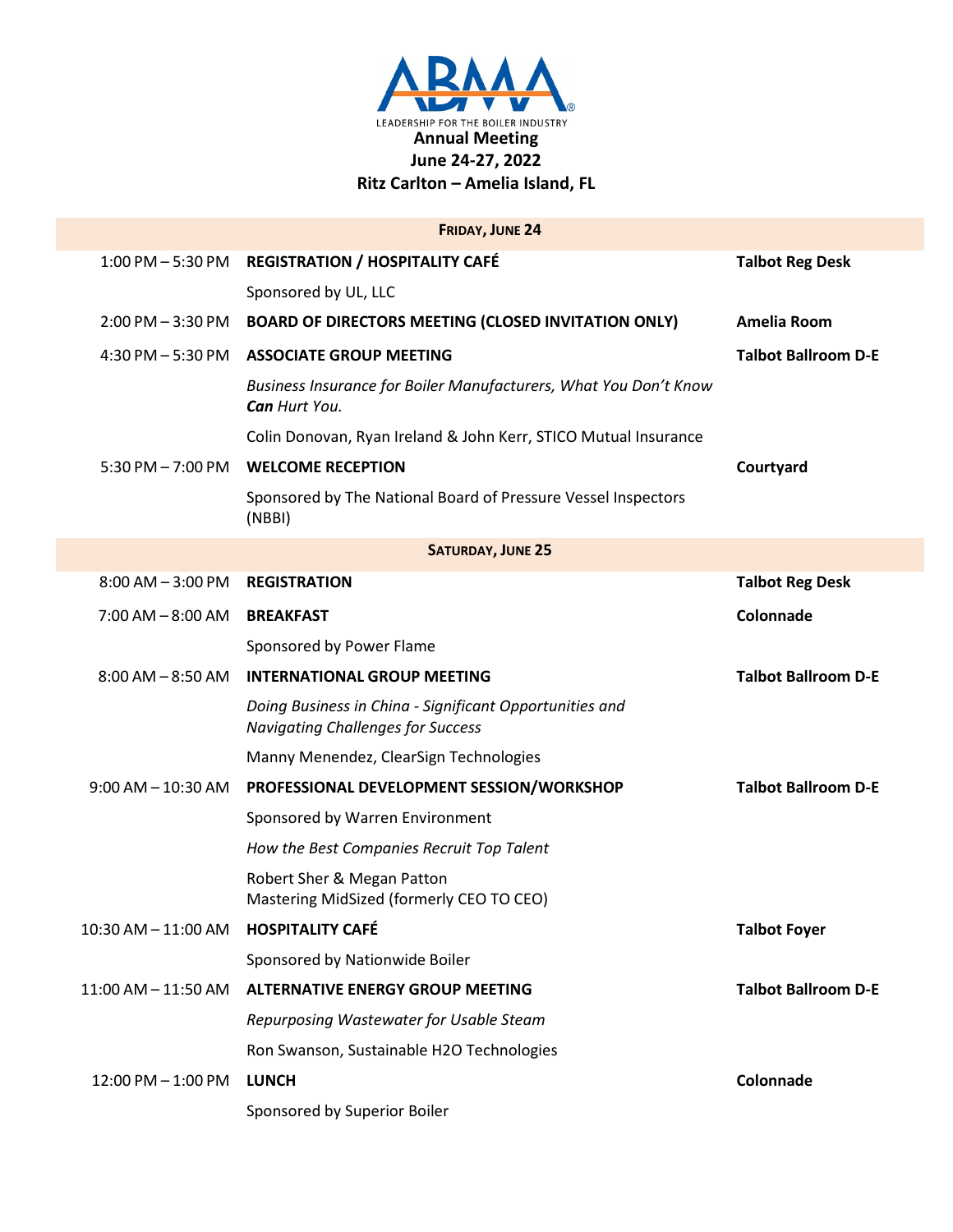

|                                   | <b>SATURDAY, JUNE 25 CONTINUED</b>                                                                                                                                                                                 |                            |  |  |
|-----------------------------------|--------------------------------------------------------------------------------------------------------------------------------------------------------------------------------------------------------------------|----------------------------|--|--|
| REST OF AFTERNOON AT YOUR LEISURE |                                                                                                                                                                                                                    |                            |  |  |
|                                   | 5:30 PM - 7:00 PM CORN HOLE TOURNAMENT & SOCIAL                                                                                                                                                                    | <b>Ocean Front Lawn</b>    |  |  |
|                                   | Sponsored by Frederick Cowan Products by ICI                                                                                                                                                                       |                            |  |  |
| <b>SUNDAY, JUNE 26</b>            |                                                                                                                                                                                                                    |                            |  |  |
| $7:30$ AM $- 1:30$ PM             | <b>REGISTRATION</b>                                                                                                                                                                                                | <b>Talbot Reg Desk</b>     |  |  |
| $7:30$ AM $-8:45$ AM              | <b>BREAKFAST</b>                                                                                                                                                                                                   | Colonnade                  |  |  |
|                                   | Sponsored by Webster Combustion                                                                                                                                                                                    |                            |  |  |
| $8:30$ AM $- 10:30$ AM            | <b>SPOUSE BREAKFAST &amp; ACTIVITY</b>                                                                                                                                                                             | Courtyard                  |  |  |
|                                   | Sponsored by Preferred Utilities Manufacturing Company                                                                                                                                                             |                            |  |  |
| $9:00$ AM $-9:50$ AM              | <b>RENTAL GROUP MEETING</b>                                                                                                                                                                                        | <b>Talbot Ballroom D-E</b> |  |  |
|                                   | Supply Chains: Challenges, Solutions & Trends                                                                                                                                                                      |                            |  |  |
|                                   | Robert Sutton, BNSF Logistics                                                                                                                                                                                      |                            |  |  |
| $10:00$ AM $- 10:50$ AM           | <b>INDUSTRIAL GROUP MEETING</b>                                                                                                                                                                                    | <b>Talbot Ballroom D-E</b> |  |  |
|                                   | The Future of Steam and Thermal Energy                                                                                                                                                                             |                            |  |  |
|                                   | Bob Bessette, CIBO Retired                                                                                                                                                                                         |                            |  |  |
| $10:00$ AM $- 1:30$ PM            | <b>HOSPITALITY CAFÉ</b>                                                                                                                                                                                            | <b>Talbot Foyer</b>        |  |  |
|                                   | Sponsored by Sterling Deaerator                                                                                                                                                                                    |                            |  |  |
| 11:00 AM - 12:30 PM               | <b>CONTROLS AND INSTRUMENTATION GROUP MEETING</b>                                                                                                                                                                  | <b>Talbot Ballroom D-E</b> |  |  |
|                                   | Efficiency Improvements, Technologies & Their Effect on<br>Decarbonization: A Panel Discussion                                                                                                                     |                            |  |  |
|                                   | Moderators:<br>Jennifer Guerrero-Ferreira - Karl Dungs<br>Mark Wasczcak - SCC Inc., Bill Gurski - Zeeco                                                                                                            |                            |  |  |
|                                   | <b>Panelists:</b><br>Bill Gurski, Zeeco - Jason Howard, Power Flame<br>Jamie Tighe, E-Tech - Dave Reinink, Johnston Boiler<br>Jesse Coffee, Oilon - Rich Simons, Laars Heating<br>Jeremy Zellmer, Industrial Steam |                            |  |  |
| <b>LUNCH &amp; AFTERNOON</b>      | <b>AT YOUR LEISURE</b>                                                                                                                                                                                             |                            |  |  |
| 8:30 PM - 10:00 PM                | <b>DESSERT SOCIAL &amp; MAGIC SHOW</b>                                                                                                                                                                             | Colonnade                  |  |  |
|                                   | Sponsored by Industrial Steam                                                                                                                                                                                      |                            |  |  |